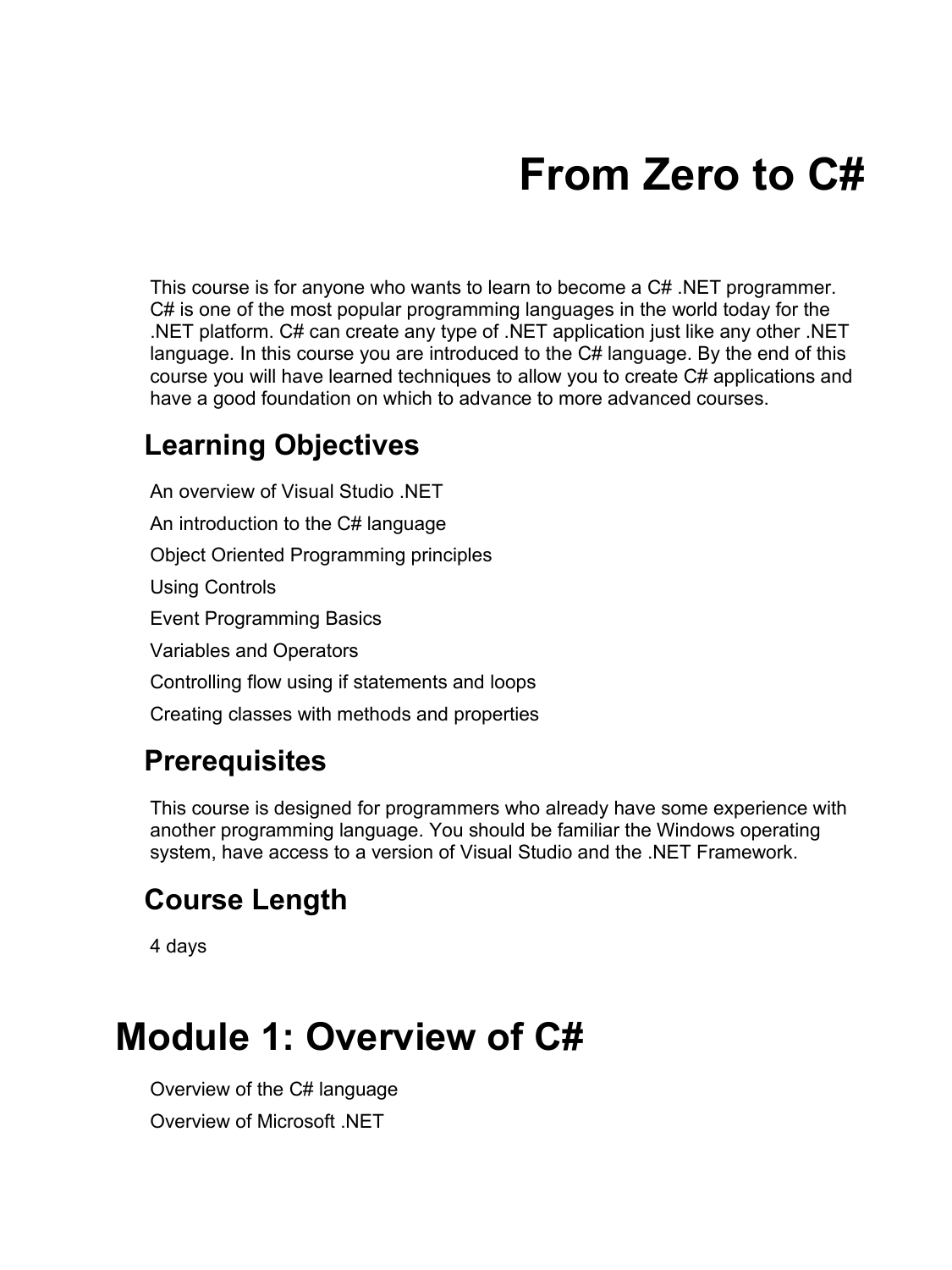The Common Language Runtime (CLR) Features of C# What you can build with C# Application components

#### **Module 2: Introduction to Visual Studio**

Configuring Visual Studio Exploring the IDE Using the help Working with the editor

#### **Module 3: OOP Overview**

Introduction to object-oriented programming Working with classes and objects **Properties** Methods **F**vents Static vs instance Constructors and destructors

## **Module 4: Variables and Operators**

Data types Nullable types Declaring variables Scope and lifetime Naming variables The object data type **Operators**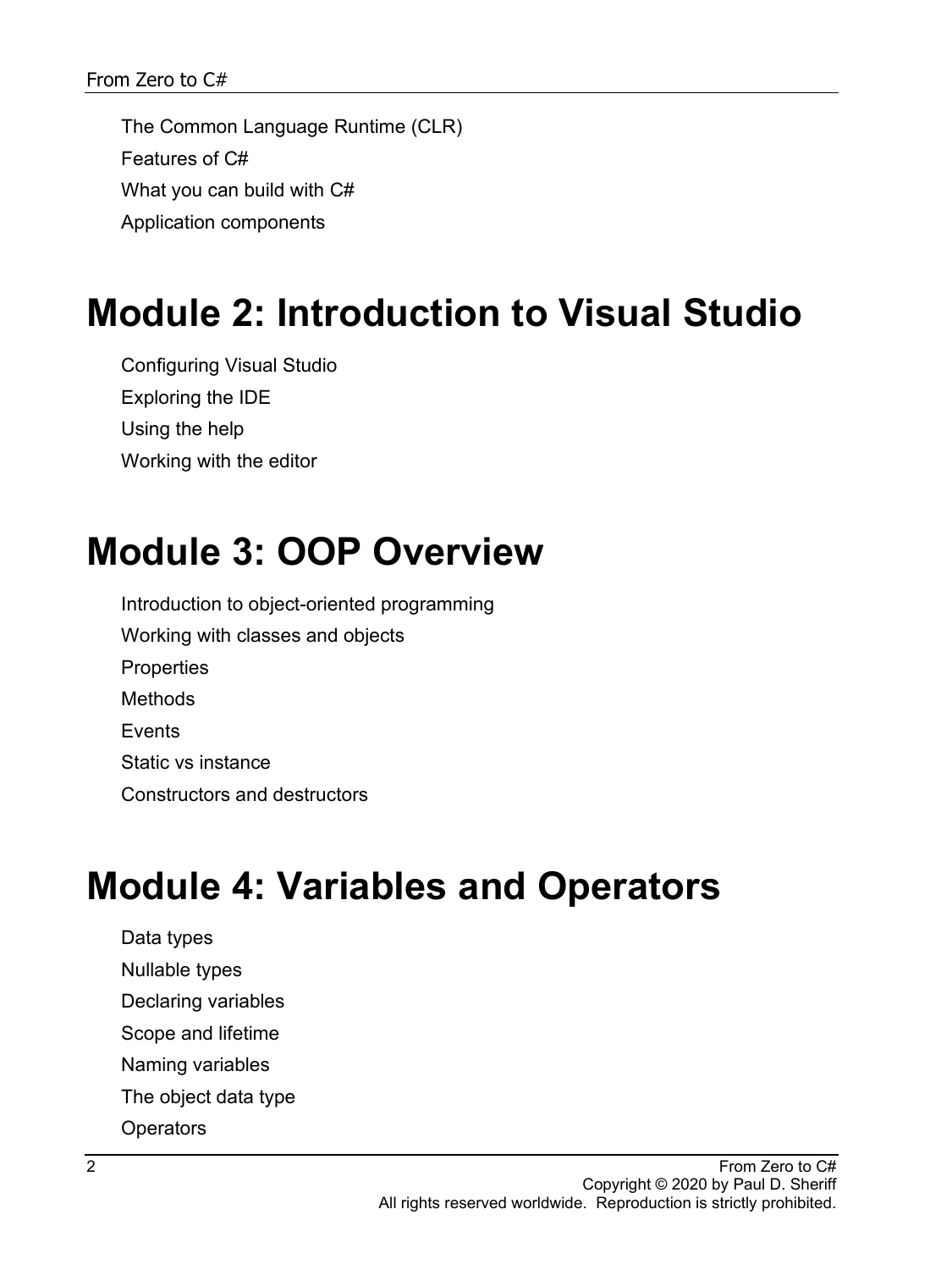### **Module 5: Flow Structures**

If statement Switch statement Pre-processor directives While and do loops For loops Break statement

## **Module 6: Methods**

Naming and scope Void methods Event procedures **Functions Parameters** Output parameters Built-in methods

### **Module 7: Events**

Event-driven programming basics Form events Events on controls

## **Module 8: Namespaces**

- Overview of namespaces
- System namespace
- Configuration namespaces
- Namespaces dealing with data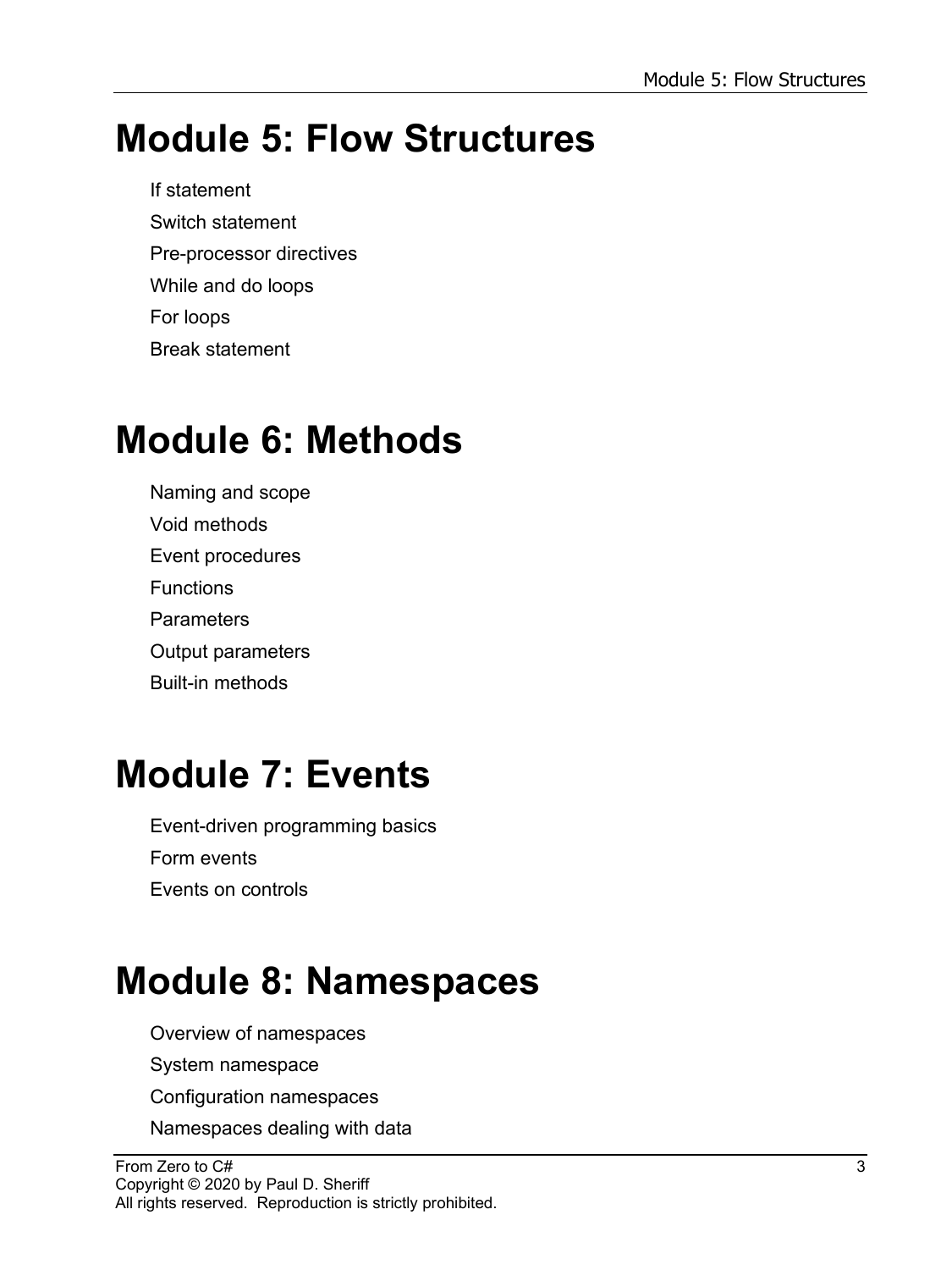System.IO namespace

#### **Module 9: Classes & Collections**

Date class Read-only properties Creating methods Passing data to a constructor **Collections** 

#### **Module 10: Arrays and Constants**

Converting arrays from one form to another Creating your own arrays Things you can do with arrays Multi-dimensional arrays **Constants** 

## **Module 11: Debugging**

- Three modes of Visual Studio Invoking the debugger
- Stepping in and over code
- Debugging windows
- **Breakpoints**
- Conditional breakpoints
- Watching variables
- Debug and Trace classes
- Assert class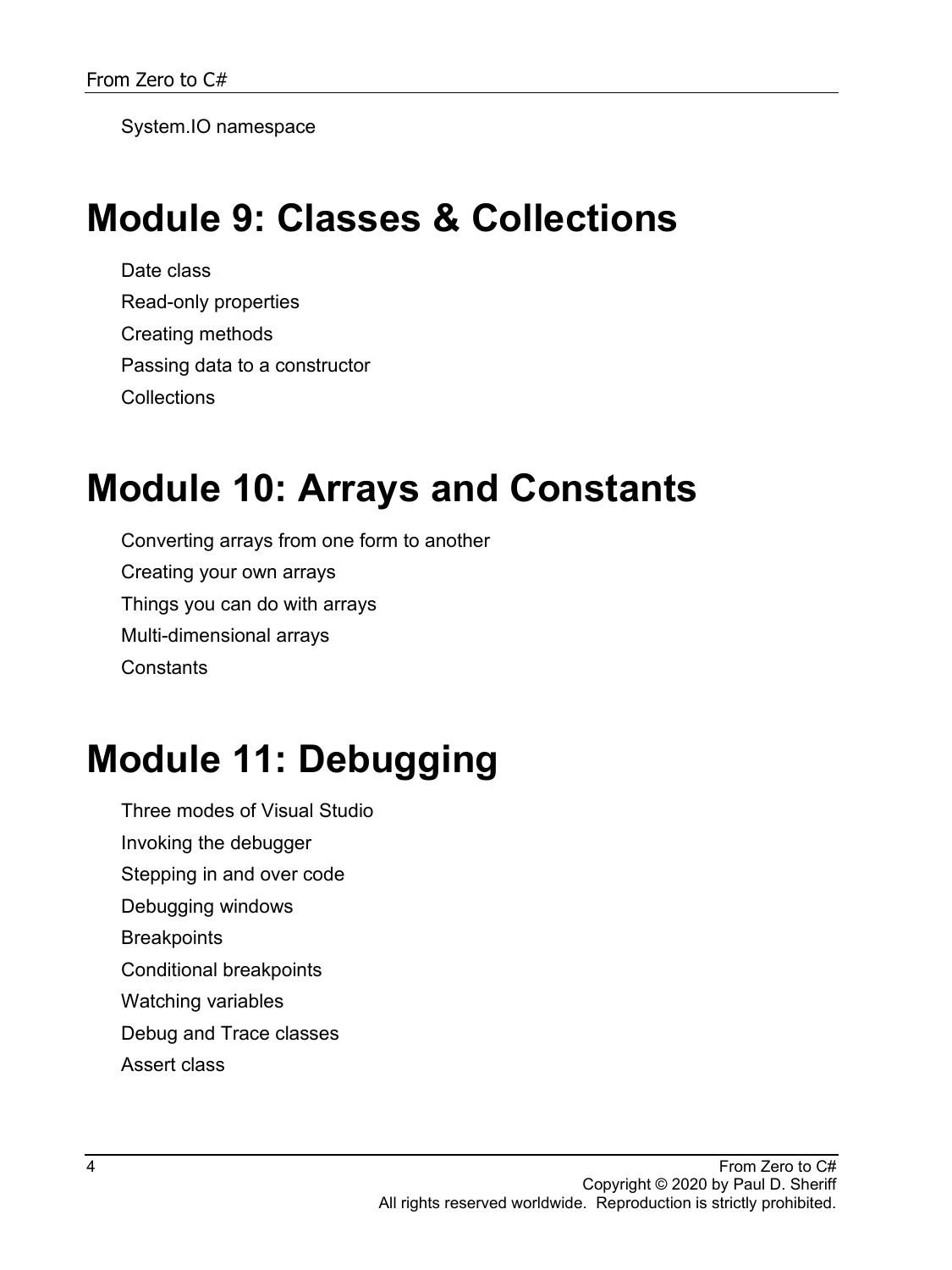## **Module 12: Exception Handling**

Try…catch…finally Exception bubbling Working with specific exceptions Throwing exceptions Passing error information Creating a custom exception class Global exception handling

### **Module 13: LINQ**

Overview of LINQ Selecting, ordering, searching, aggregating data Applying LINQ to strings, files and folders, XML, DataTable and Entity Framework

### **Module 14: Entity Framework**

An overview of the Entity Framework Simple queries with the Entity Framework Calling stored procedures with the Entity Framework

## **Module 15: Generics**

Overview of Generics Using Generic classes Built your own Generic classes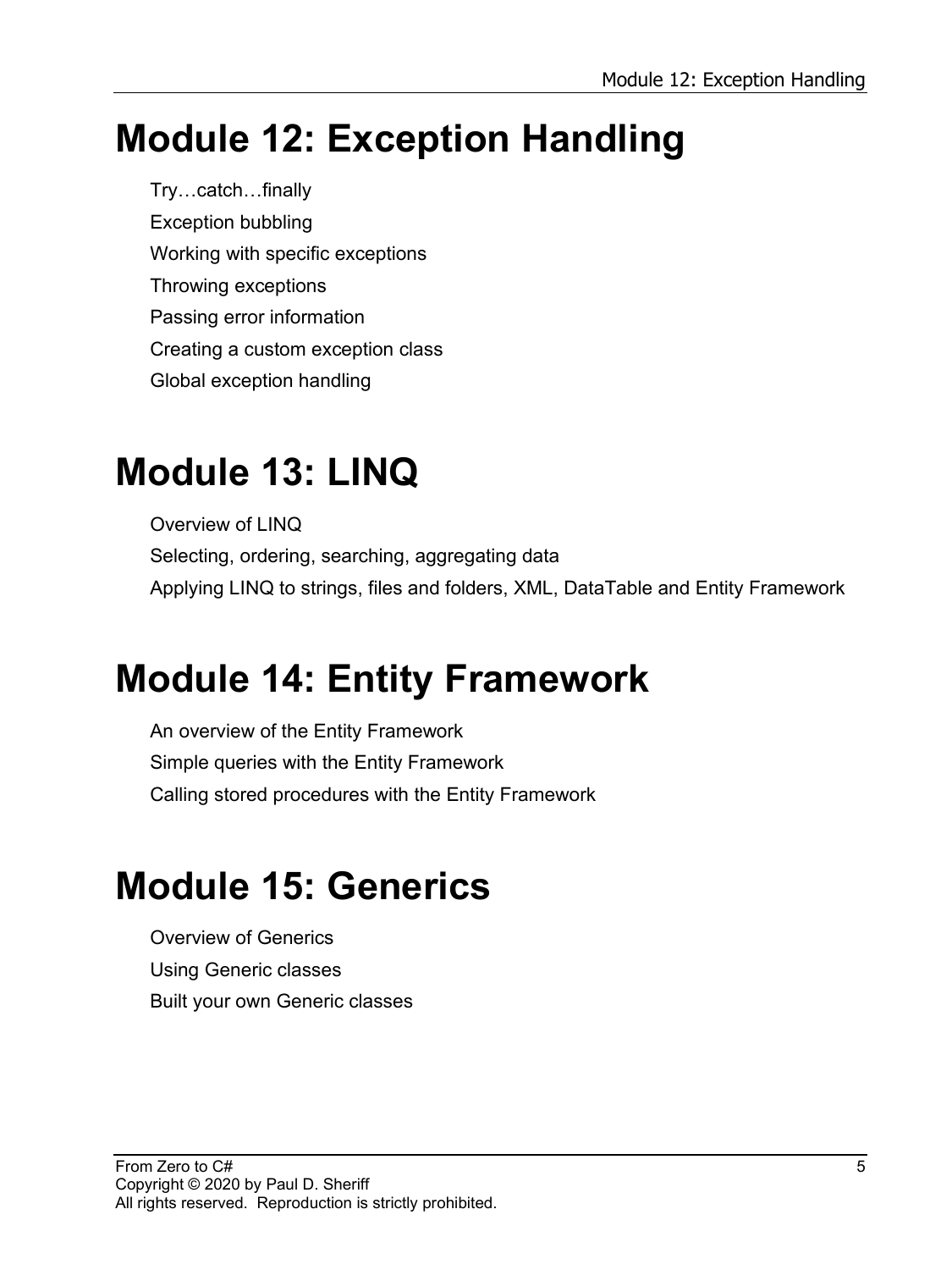## **Module 16: StringBuilder and String Handling**

Efficient string concatenation Checking for empty or null strings Overriding ToString() method

## **Module 17: Extension Methods**

Overview of extension methods Create your own extensions methods

## **Module 17: Reflection**

Overview of reflection When to use reflection Efficient methods of reflection

## **Module 18: Singletons**

Overview of singletons Simple singleton usage Ensure only one singleton is created Examples of using singletons

## **Module 19: Caching**

Using the MemoryCache class